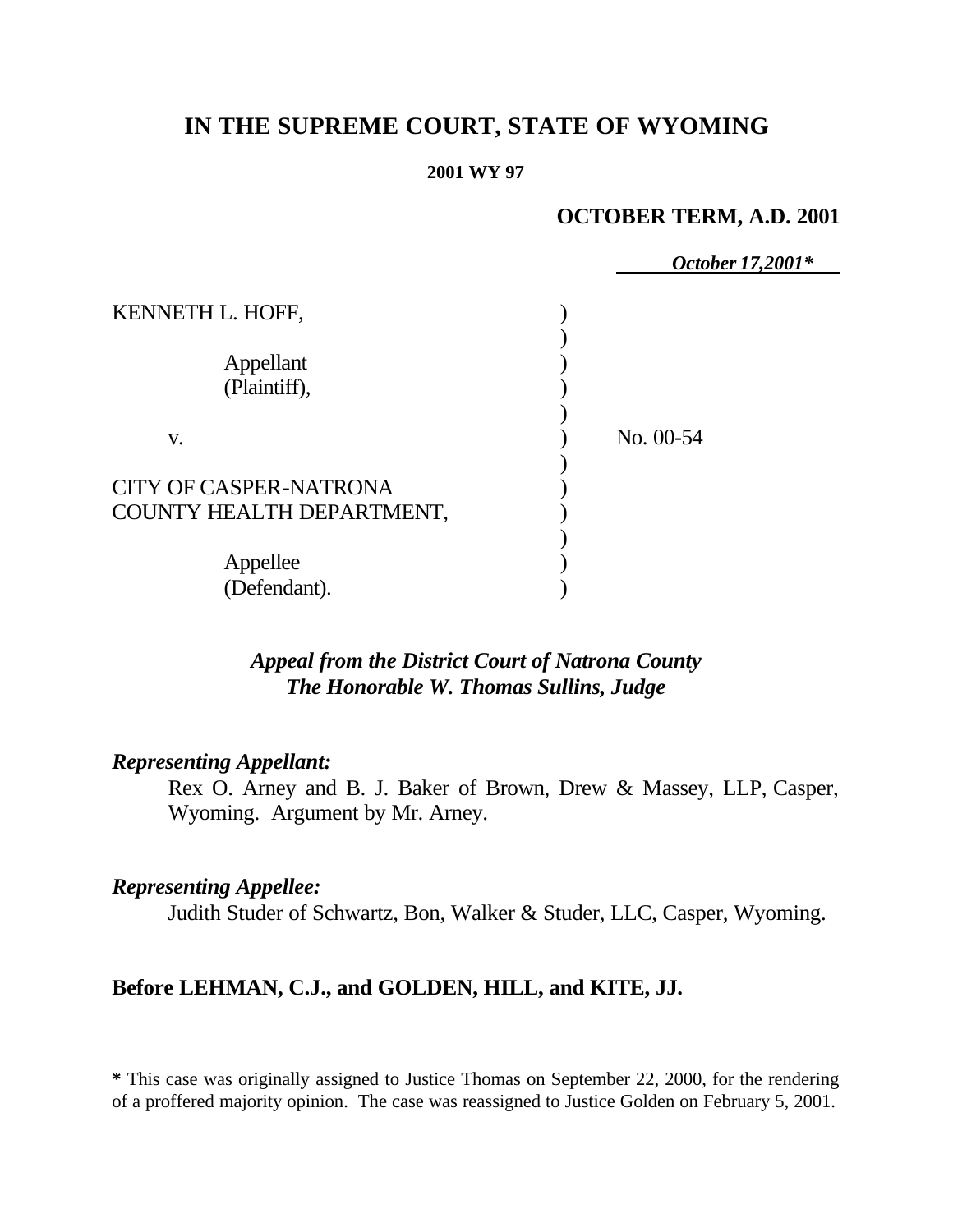**NOTICE: This opinion is subject to formal revision before publication in Pacific Re porter Third. Readers are requested to notify the Clerk of the Supreme Court, Supreme Court Building, Cheyenne, Wyoming 82002, of any typographical or other formal errors so that correction may be made before final publication in the permanent volume.**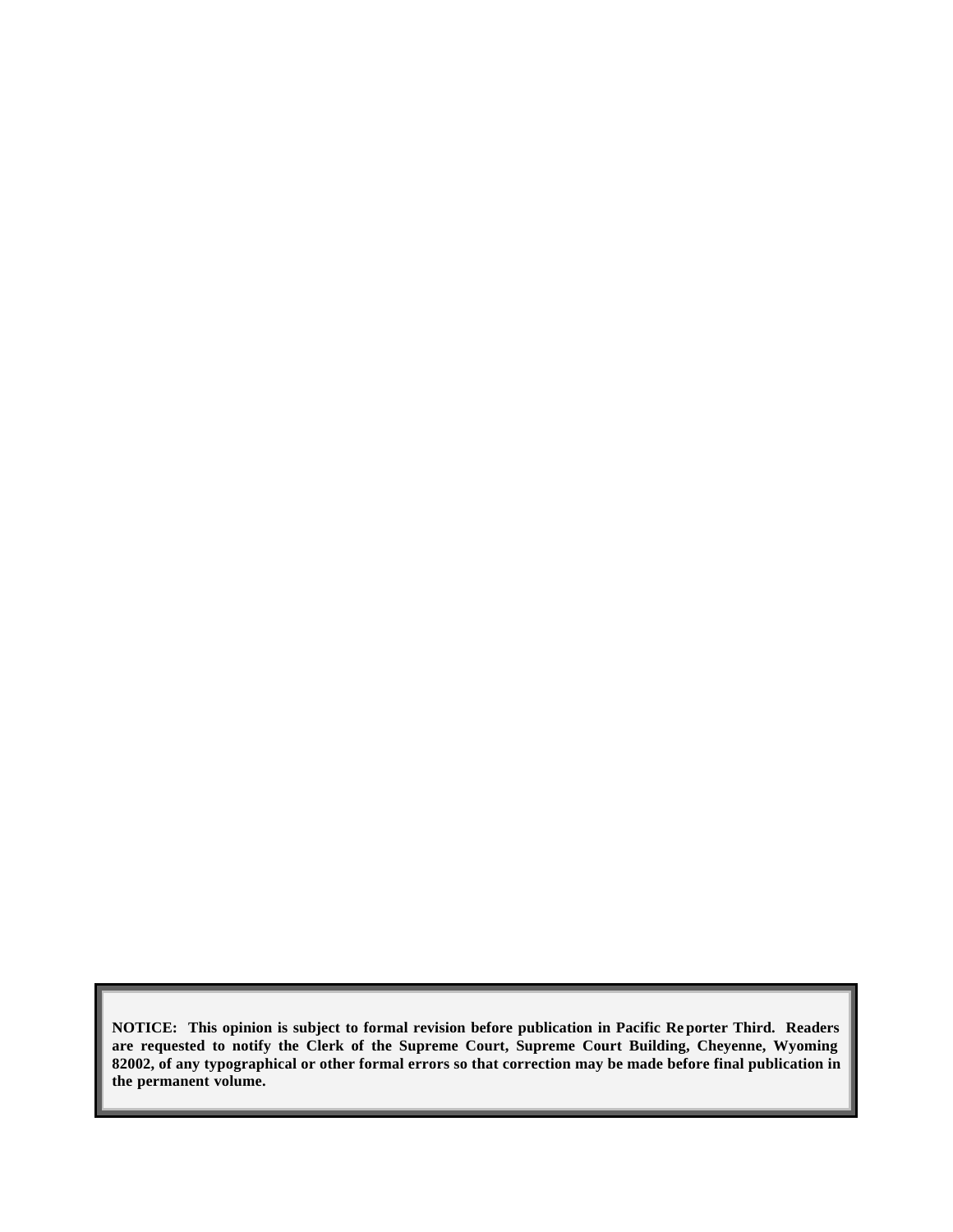**GOLDEN**, Justice.

[¶1] In this appeal a terminated public employee asks this Court to reverse the district court's summary judgment which ruled that (1) his tort claims of breach of the implied covenant of good faith and fair dealing and retaliatory termination in violation of public policy do not escape the immunity bar of the Wyoming Governmental Claims Act; and (2) a written document signed by him which acknowledges that his public employer's personnel rules are not a contract is a legally sufficient disclaimer. We affirm.

### **ISSUES**

[¶2] Hoff presents the following issues for our review:

1. Does public policy prevent a public agency from firing a competent dedicated public employee because the employee was properly performing his duties to protect the public, in order to placate influential interests who did not want the employee to properly perform his duties?

2. Is it error for a district court to grant summary judgment on behalf of an employer holding that an employee handbook did not create an implied contract of employment, in a situation where the employee handbook is ambiguous, the handbook contains clear provisions for the protection of employees, and there is testimony from both parties that a contract of employment was intended to be and was created?

3. Is a public agency immune from a claim for breach of an implied covenant of good faith and fair dealing asserted by a discharged employee if there is evidence that there was a special relationship of trust and reliance between the employee and the agency?

The Health Department presents this statement of the issues:

1. Does a public agency have a right to replace a director in a policy making position at the start of a new term of the board?

2. Although hired without benefit of any employment manual, was there an implied contract of employment that prohibited the termination of the Director of Environmental Health?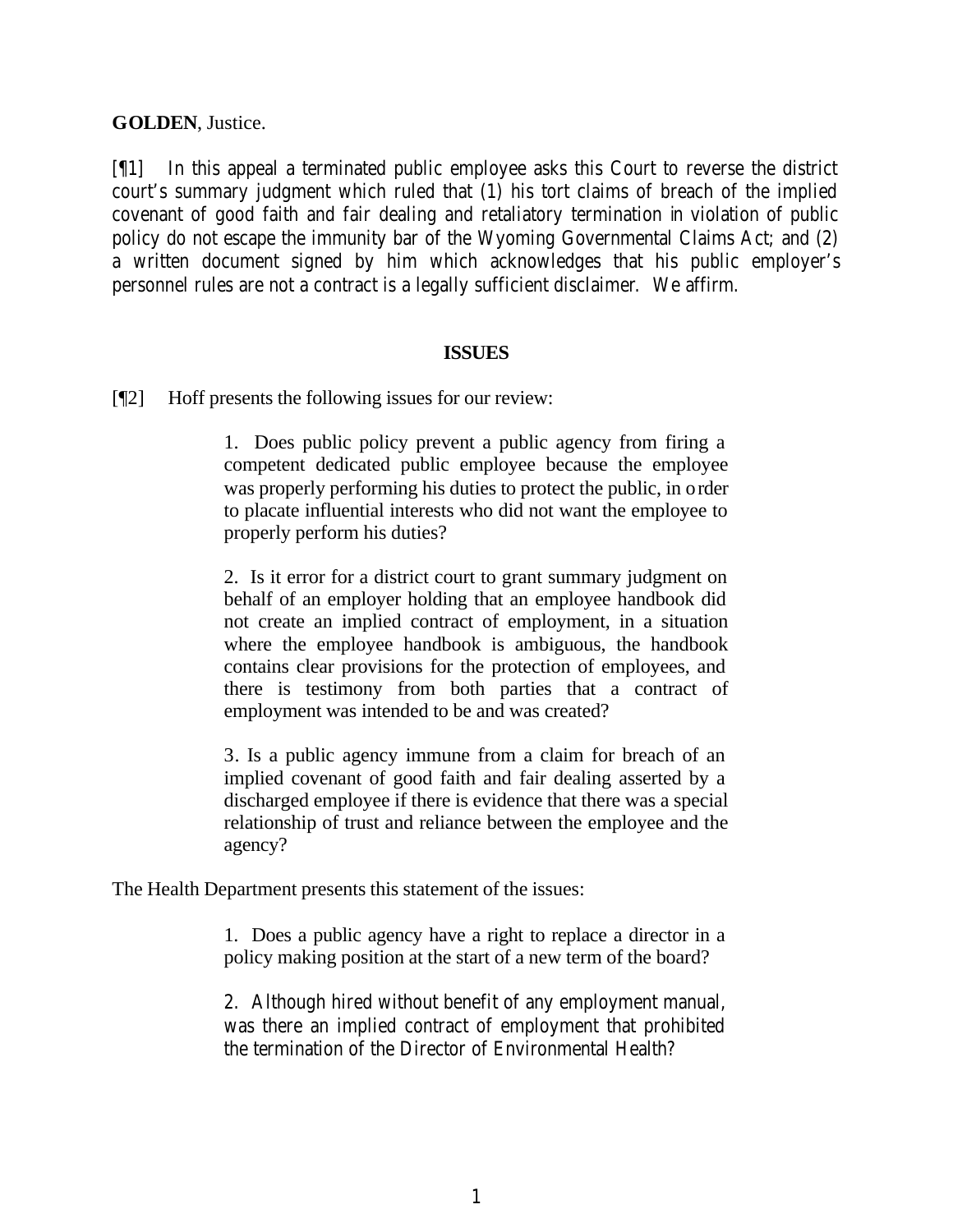3. Does Appellant fail to state a claim for breach of the implied covenant of fair dealing and violation of public policy as a matter of law?

4. Can a plaintiff overcome a properly supported motion for summary judgment with his own affidavit containing inadmissible hearsay and opinion testimony?

## **FACTS**

[¶3] At summary judgment, the parties had stipulated to the following facts. Under our summary judgment standard, we view the facts in the light most favorable to the party opposing summary judgment drawing all inferences favorable to it.

[¶4] In 1985, the Health Officer of the Health Department hired Hoff as the Director of the Environmental Health Division. A Board of Directors consisting of five persons governs the Health Department. Two board members are appointed by the City of Casper, two board members by the Board of County Commissioners of Natrona County (Commissioners); and the city and county recommend the fifth member's appointment. Each board member serves one five-year term. The terms are staggered. Therefore, a new term of the board begins July 1st of each year with the addition of a new member following the expiration of a prior board member's term.

[¶5] At the time Hoff was hired, the Board had not adopted a written personnel manual; however, Hoff believed that he worked under the Natrona County personnel manual in effect at the time. In December of 1988, the Board adopted the county's personnel policy manual and modified it from time to time. In 1989, Hoff was appointed the interim administrator for the Health Department and served until 1990.

[¶6] In 1991, a Health Department committee, of which Hoff was chairman, was formed to propose a new personnel manual. The committee reviewed personnel manuals from other agencies and compiled provisions for consideration by the Board. After the city and county attorney reviewed the proposed manual, the Board adopted it at a regularly scheduled meeting on April 10, 1991. The manual is dated June 12, 1991. Thereafter, the Board modified various policies contained in the manual. The manual contained provisions regarding an assistant director. In addition, the manual contained language regarding at-will employment. However, this language was not separate or conspicuous. The manual contained language making a distinction between a permanent and a probationary employee. It contained a progressive step discipline system.

[¶7] In July 1991 Hoff signed a separate acknowledgement that the personnel rules and regulations in the manual were intended to give guidance and to establish fair and consistent personnel practices affecting employees but were not a contract of employment. The committee did not prepare this document. After the adoption of the 1991 manual, Hoff acted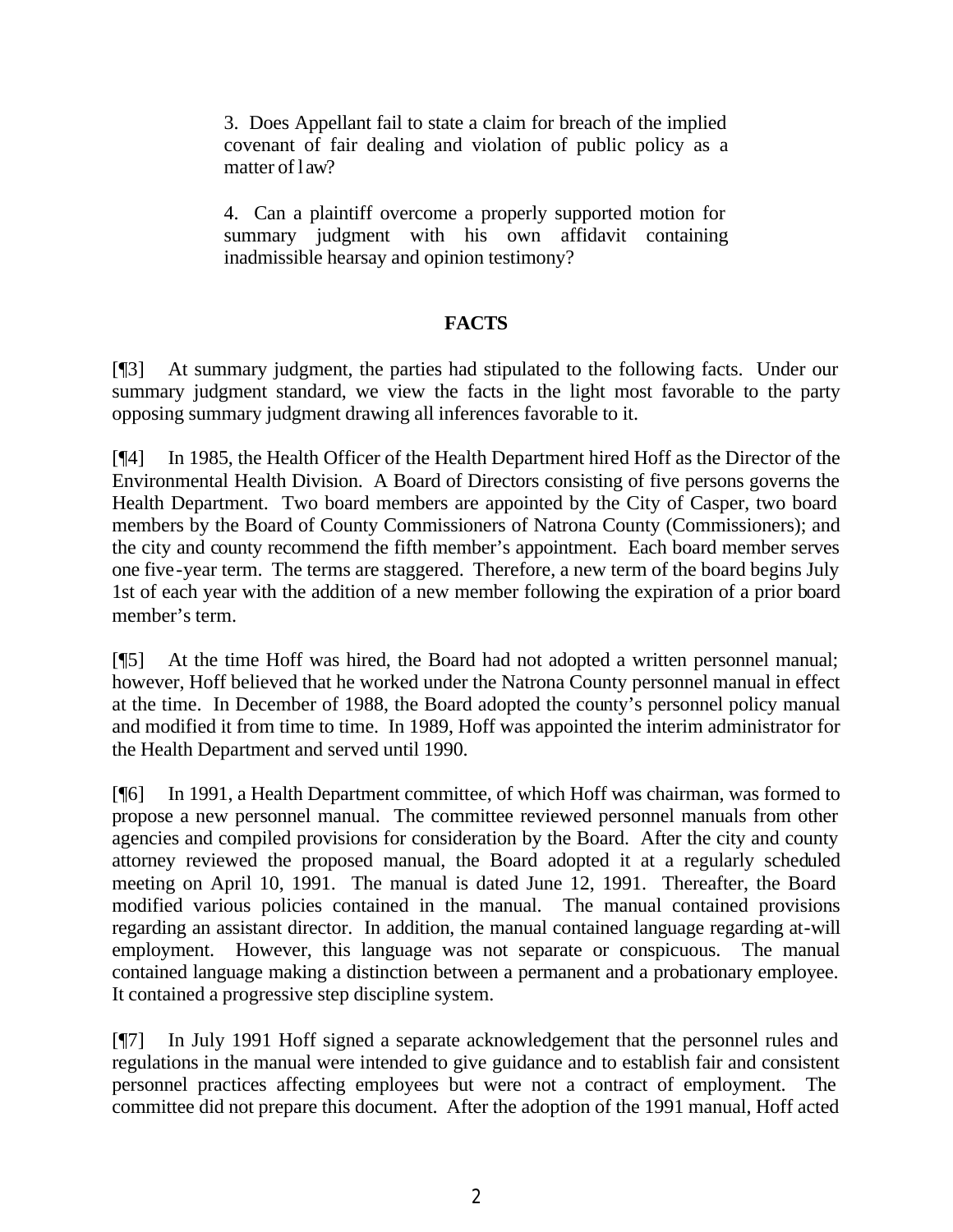as Assistant Director of the Health Department while remaining Director of the Environmental Health Division.

[¶8] In 1996 the Commissioners made a significant cut in the funding of the Health Department for fiscal year 1996-1997. The cut in funding was followed by a subsequent reduction in funding the following fiscal year. The Commissioners appointed P. J. Gulley to the Board. Gulley is a restaurant owner in Casper, and in November, 1995, his restaurant received a low health inspection score, and the score was printed in the local newspaper. In January 1997 another business owner who had been required to make adjustments in her business following a health inspection by Hoff worked with one commissioner and arranged a meeting with city officials, county officials, members of the Board and restaurant owners. At the meeting, complaints were aired regarding the Environmental Health Division. Employees of the Environmental Health Division were not invited to attend.

[¶9] The Board performed a self-audit to consider various options it believed were available to remedy the apparent conflict between the Health Department and the Commissioners. This document was distributed to the Health Department employees for their input. On March 12, 1997, the Board proposed the adoption of resolutions to modify personnel rules and regulations and adopted them on May 14, 1997. The modifications applied only to new hires. At the meeting, the Board also indicated its intent to make the rules and regulations applicable to existing employees upon the new term of the Board.

[¶10] On July 23, 1997, at the first regularly scheduled meeting of the new Board, the Board adopted the new personnel policies to apply to both new and existing employees effective September 10, 1997. The Board determined to give each employee \$500 as consideration for accepting the new policies. The Board determined that any employee who did not accept the \$500 would be advised he or she would be terminated and paid two weeks severance pay. On September 30, 1997, Hoff was issued and later cashed the check for \$500.

[¶11] In November 1997 the Board did not renew the Health Officer's contract and hired a new director to oversee all departments. On June 19, 1998, the new director recommended that the Board terminate Hoff's employment because differences with philosophy and approach to environmental health did not match well with future developments. On July 21, 1998, Hoff and his attorney attended a board hearing. The Board requested comments from the director, Hoff, and his attorney. On July 22, 1998, at the first regularly scheduled board meeting for the new term, the Board decided to end Hoff's employment effective October 31, 1998. Hoff was placed on administrative leave with full pay and benefits. The Board stated that the termination was not for disciplinary reasons but was part of the Board's desire to take the department in a new direction.

[¶12] On December 31, 1998, Hoff filed suit alleging breach of contract, breach of the implied covenant of good faith and fair dealing, and violation of public policy. In summary judgment proceedings, the district court granted the Health Department's motion for summary judgment on all claims, ruling that (1) the Wyoming Governmental Claims Act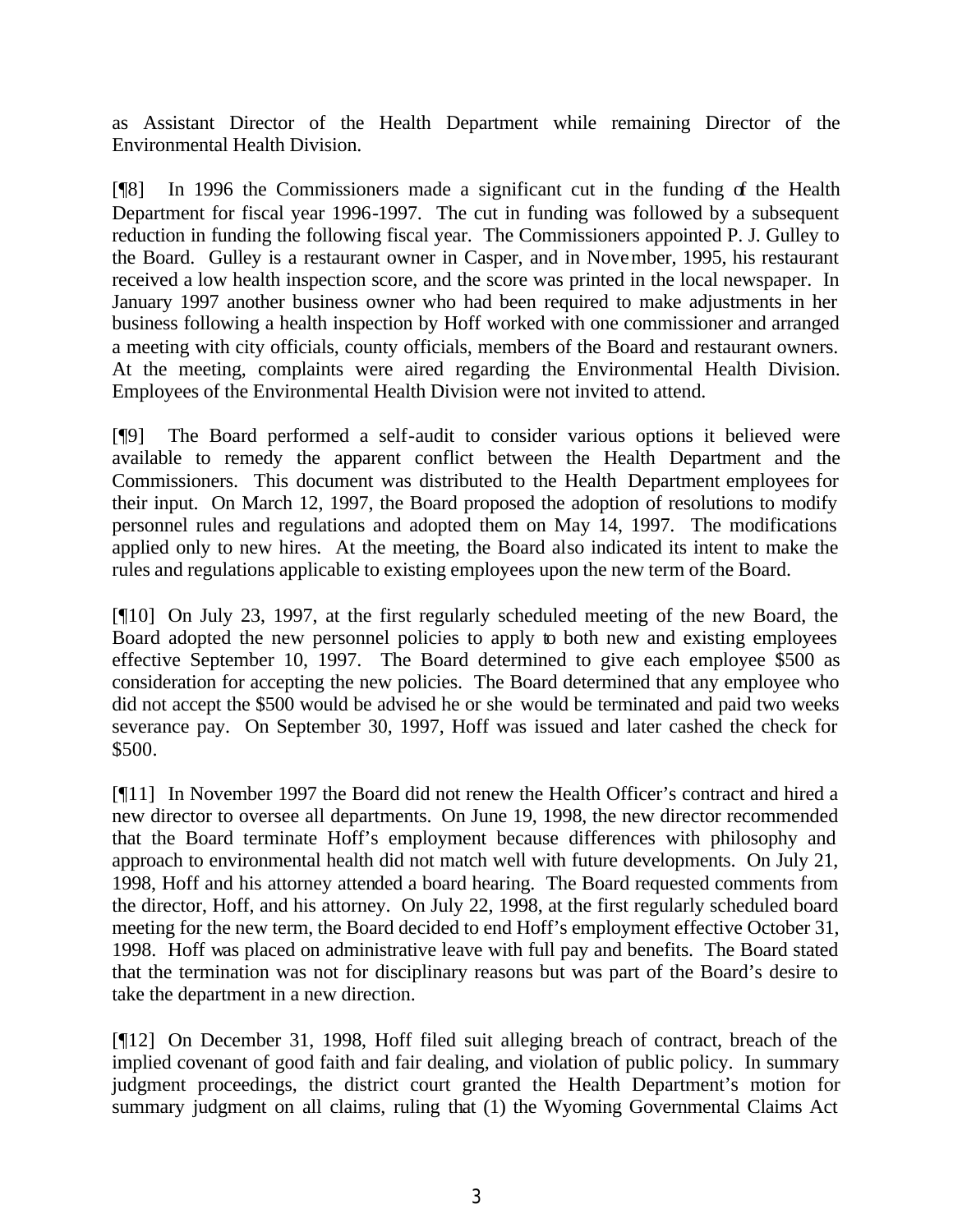immunizes the Health Department against those tort claims asserted by Hoff because the Wyoming Governmental Claims Act does not expressly recognize them, and (2) the written document signed by Hoff which acknowledges that the Health Department's personnel rules are not a contract is a legally sufficient disclaimer. This appeal followed.

#### **DISCUSSION**

#### *Standard of Review*

[¶13] Summary judgment is appropriate if the record, viewed in the light most favorable to the non-moving party, reveals that no genuine issues of material fact exist and the prevailing party is entitled to judgment as a matter of law. *Davis v. Wyoming Medical Center, Inc.,* 934 P.2d 1246, 1250 (Wyo. 1997); W.R.C.P. 56(c). A fact is material if it establishes or refutes an essential element of a claim or defense. *Worley v. Wyoming Bottling Co., Inc.,* 1 P.3d 615, 620 (Wyo. 2000). In evaluating summary judgment, we apply the same standards as the trial court, without affording any deference to the trial court's decisions on issues of law. *Wilder v. Cody Country Chamber of Commerce*, 868 P.2d 211, 216 (Wyo. 1994).

### *Legally Sufficient Disclaimer*

[¶14] Hoff stipulates that he was an at-will employee before 1991 but claims that the 1991 manual is an implied contract permitting discharge only for cause, and further argues that the disclaimer he signed in 1991 was ineffective because it was ambiguous. He argues that modifications of the manual adopted by the Board in 1997 cannot be applied to him because they constitute modifications from for-cause discharge to at-will employment that were not supported by proper consideration. Finally, he argues that the new board cannot terminate an implied for-cause employment contract created by agency personnel rules and regulations under *Mariano & Associates v. Sublette County Comm'rs*, 737 P.2d 323, 329 (Wyo. 1987),<sup>1</sup> and its progeny.

<sup>&</sup>lt;sup>1</sup> Subject to several qualifications, *Mariano* ruled that public policy required establishing the rule that:

<sup>[</sup>A]ny contract with a unit of government of the state of Wyoming which extends beyond the term of office of the governmental decisionmakers, e.g. generally the first Monday of January of odd numbered years, can be subject to challenge if, in consideration of the facts and circumstances, the necessity and benefit to the governmental unit did not justify the extended term when the agreement was made. In reasoning, we generally follow the principal case, *Plant Food Co. v. City of Charlotte*, 214 N.C. 518, 199 S.E. 712 (1938), involving a contract to remove sludge where the court stated:

<sup>&</sup>quot;It is not to be supposed that because the general subject may belong to the field of governmental powers no detail of administration may be carried out by contract, or that such contract must be completed within the term of the contracting council. The true test is whether the contract itself deprives a governing body, or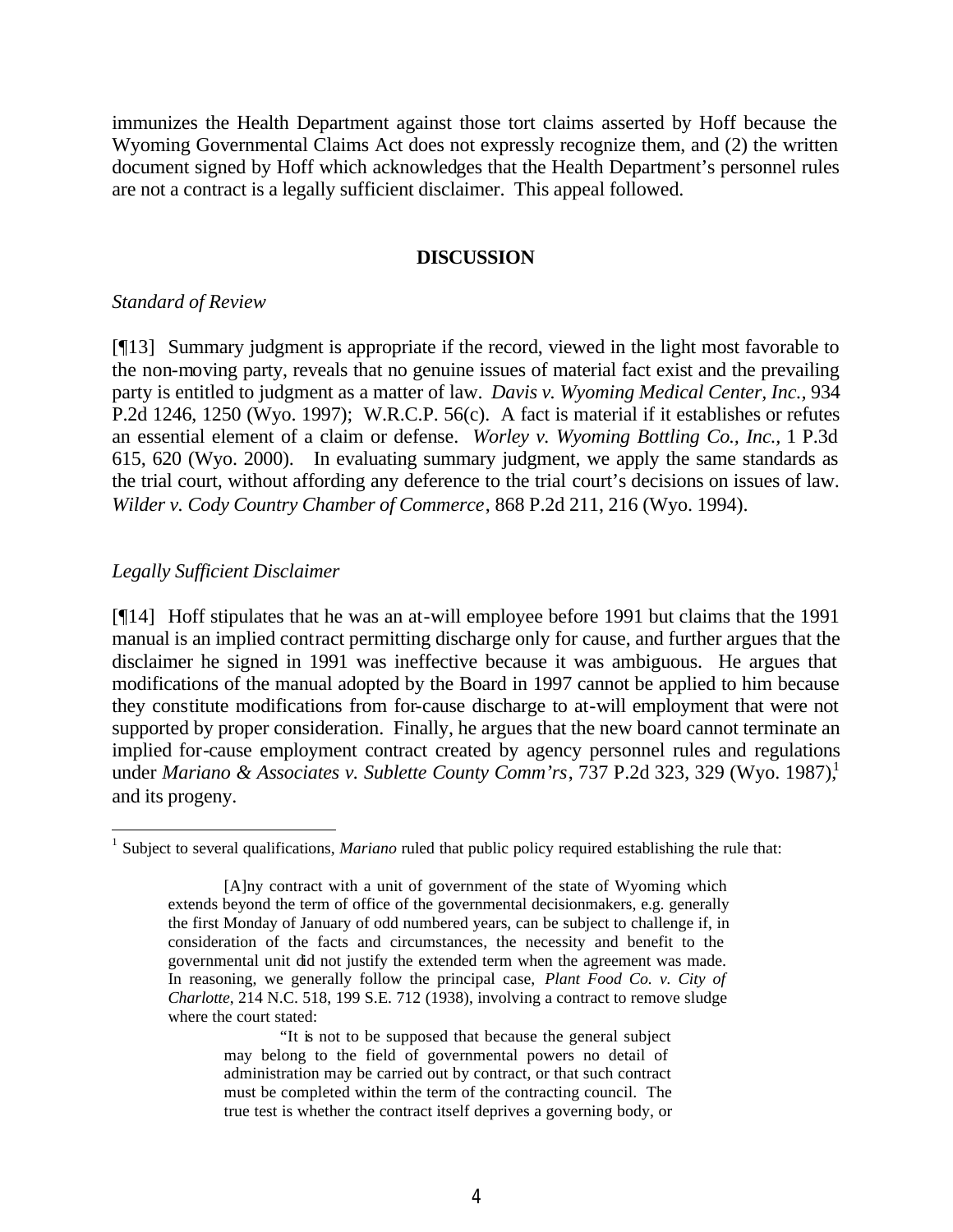[¶15] The Health Department responds with several arguments in addition to its contention that the disclaimer is effective. It first claims that the Health Department, as a public entity, is free to change directors in policy-making positions with the new term of a board; secondly, the board is free to adopt new contracts at a new term, and, therefore, it was entitled to adopt a manual of new personnel rules and regulations in 1997 that undisputedly created an at-will employment contract; and finally, in the alternative to these arguments, contends that Hoff's acceptance of the \$500 check suffices as sufficient consideration to bind him to the 1997 manual.

[¶16] Our review indicates that the separate acknowledgement signed by Hoff in 1991 effectively established his employment status as at-will, and we need not consider any issues arising from the 1997 Board actions.The disclaimer signed by Hoff stated, in pertinent part:

> I, Kenneth L. Hoff, understand that the City of Casper-Natrona County Health Department Personnel Rules and Regulations is NOT a contract of employment, but is intended to give guidance and to establish fair and consistent personnel practices affecting employees.

While conceding that the separately signed disclaimer is legally conspicuous, Hoff contends that a declaration that the rules are not a contract but "establish fair and consistent personnel practices" is ambiguous and, therefore, legally insufficient. "Normally, the construction and interpretation of a contract is for the court as a matter of law. If the meaning of a contract is ambiguous or not apparent, it may be necessary to determine the intention of the parties from evidence other than the contract itself, and interpretation becomes a mixed question of law and fact." *Sanchez v. Life Care Centers of America, Inc.,* 855 P.2d 1256, 1257 (Wyo. 1993).

[¶17] Hoff contends that the wording of this disclaimer is most similar to the disclaimer in *Sanchez.* We recently discussed *Sanchez* and noted:

> Notably missing from the disclaimer language . . . was a statement that the employer retained the power to fire an employee with or without good cause. *Id.* at 1259. Because this was a straightforward termination case involving the basic

its successor, of a discretion which public policy demands should be left unimpaired. It is obvious that a too rigid adherence to the principle would leave the town council nursing a mere theory,--in the possession of an important governmental power without practical means for its exercise, and unable to take any important public work, since no concern would equip itself and undertake the project when the incoming administration, the product perhaps of political accident, might repudiate the contract at will during its performance." *Id*. at 714.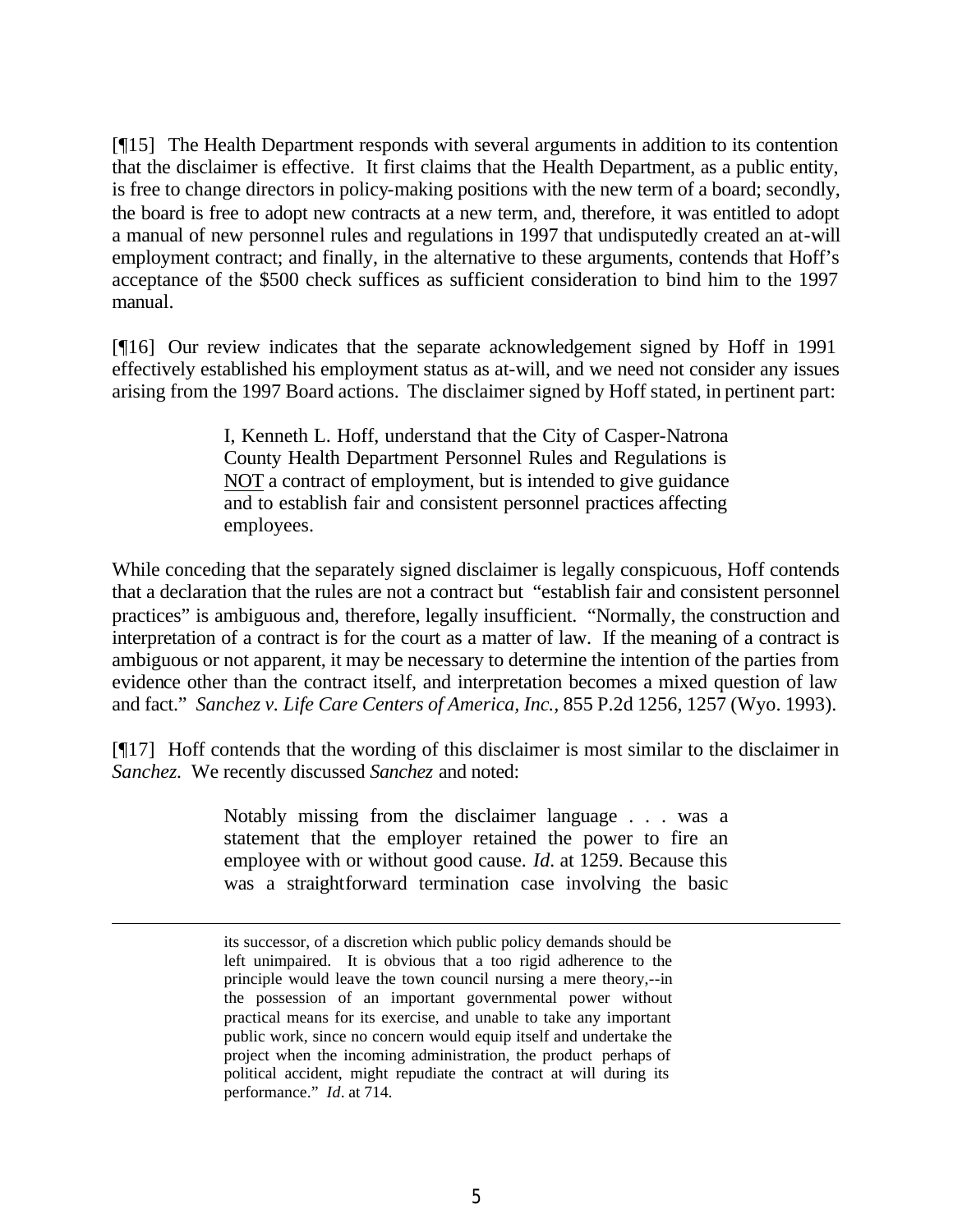question of whether or not the employer could terminate with or without cause, the court determined that the disclaimer language "does not tell the employee what he needs to know." *Id.*

*Bouwens v. Centrilift,* 974 P.2d 941, 945 (Wyo. 1999). Like this case, the issue in *Bouwens* was the clarity of a disclaimer, and there we adopted a contract formation analysis to decide if a contract had been formed by mutual assent. *Id.* at 946-47. Of concern here is whether Hoff could reasonably believe that the Health Department intended to make it legally bound to the provisions in the manual. *Bouwens* stated that the easiest way for a party to make clear an intention not to be legally bound is to say so. *Id.* at 947. The Health Department made clear its intention not to be legally bound by stating in a separately acknowledged disclaimer that the personnel rules and regulations were not a contract.

## *Torts for Violations of Public Policy and Breach of Implied Covenant of Good Faith and Fair Dealing*

[¶18] Generally in Wyoming, in the context of private employment termination litigation, only contract remedies are available to provide relief for wrongful employment terminations, and tort remedies are rarely available. For an at-will employee, a breach of contract action is not available, and the only tort actions available to date are breach of the implied covenant of good faith and fair dealing which was recognized in *Wilder*, 868 P.2d at 221; intentional infliction of emotional distress recognized in *Leithead v. American Colloid Co.*, 721 P.2d 1059, 1065-66 (Wyo. 1986); and, as recognized in *Griess v. Consolidated Freightways Corp*., 776 P.2d 752, 754 (Wyo. 1989), and *Allen v. Safeway Stores, Inc.,* 699 P.2d 277, 284 (Wyo. 1985), retaliatory termination which violates the State's public policy when no other remedy is available. *Townsend v. Living Centers Rocky Mountain, Inc.,* 947 P.2d 1297, 1299 (Wyo. 1997).

[¶19] Hoff, a public employee, seeks trial on the torts of retaliatory termination and breach of the implied covenant of good faith and fair dealing. The Health Department, a governmental entity, seeks affirmance of summary judgment either on grounds of immunity under the Wyoming Governmental Claims Act or on the merits of the claims. In reply, Hoff asserts that immunity was not a bar to a remand for trial on this tort issue in *Jewell v. North Big Horn Hosp. Dist.,* 953 P.2d 135, 139-40 (Wyo. 1998).

[¶20] *Jewell* reversed summary judgment in favor of the employer hospital district and permitted a hospital employee to proceed to trial to determine whether her employment contract was at-will and whether her employer was liable for the tort of breach of implied covenant of good faith and fair dealing. Although Jewell's hospital employer was a governmental agency generally entitled to tort immunity unless specifically excepted under the Wyoming Governmental Claims Act, the parties did not raise the immunity issue on this particular claim, and this Court did not address it. *Pickle v. Board of County Comm'rs of County of Platte,* 764 P.2d 262, 264 (Wyo. 1988) (immunity under the Wyoming Governmental Claims Act is an affirmative defense and not jurisdictional, and must be raised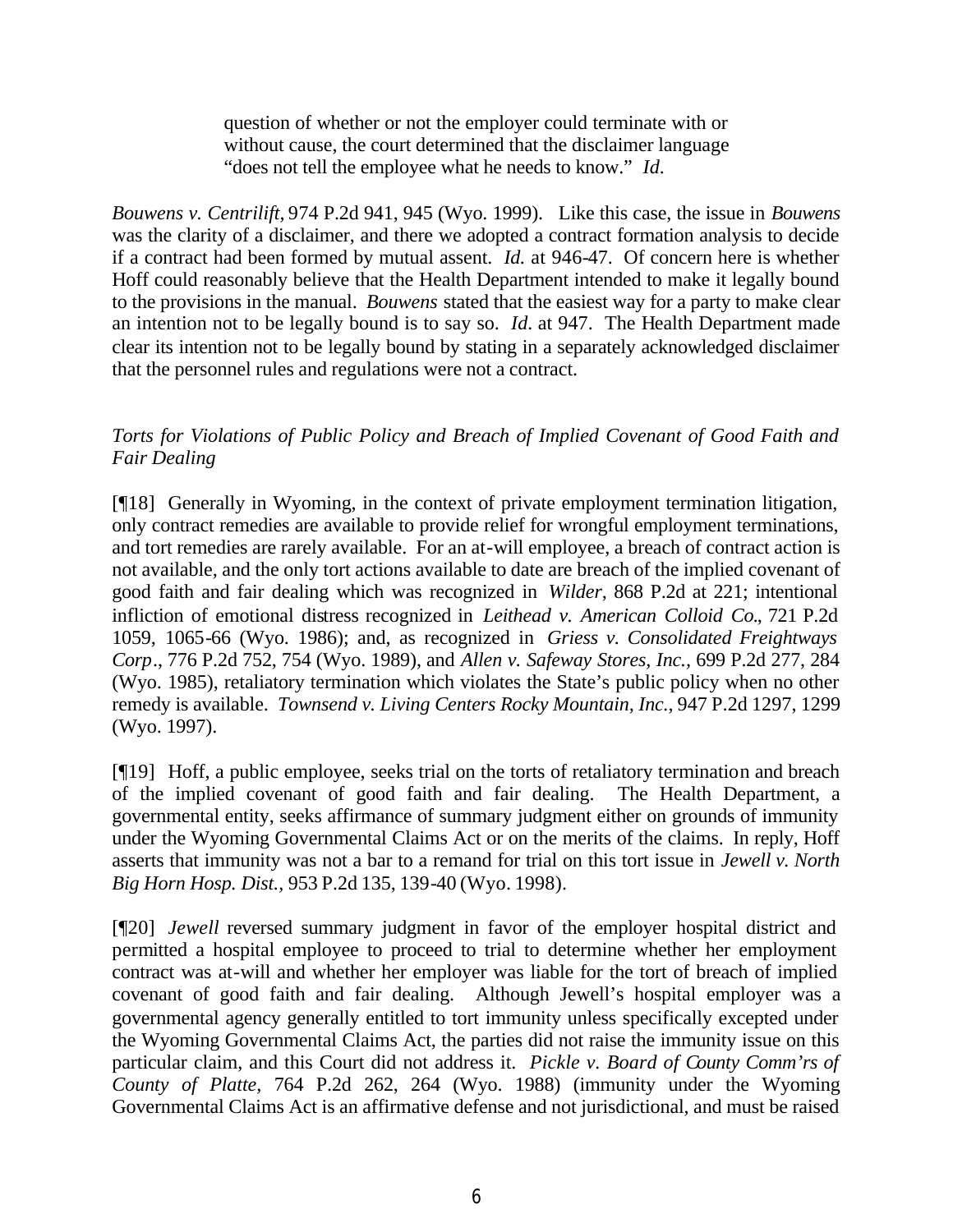by answer or it is waived*.).* Similarly, in *Anderson v. South Lincoln Special Cemetery Dist.,* 972 P.2d 136 (Wyo. 1999), and *Dubrowski v. State ex rel. Wyoming Liquor Comm'n* 1 P.3d 631 (Wyo. 2000), we resolved the issue on the merits without addressing the issue of immunity. Although the Health Department did not assert immunity as an affirmative defense in either its answer to Hoff's complaint or its summary judgment motion, it apparently was raised at some point because the issue was addressed in the district court's decision letter. *Pickle,* 764 P.2d at 264 (finding no prejudice in raising the affirmative defense by summary judgment). We now address the immunity issue.

[¶21] Hoff asserts that the district court erred on two fronts in granting summary judgment on his two tort claims. On the first front, he contends that the district court erred in its conclusion of law that sovereign immunity under the Wyoming Governmental Claims Act bars the claims. On the second front, he contends the district court erred when it ruled that, even if immunity does not bar the claims, no genuine issues of material fact exist about the factual basis for his termination. If we affirm the district court on the first front, we need not address the second.

[¶22] We have carefully considered the district court's straightforward analysis of and the parties' thoughtful presentations on the sovereign immunity question. For the reasons that follow, we hold that Hoff's tort claims are barred by the pertinent provisions of the Wyoming Governmental Claims Act, Wyo. Stat. Ann. § 1-39-101 through 121 (LexisNexis 2001). We note first that which Hoff does not contend. He does not contend that the Health Department is not a governmental entity covered by the Act; a provision of the Act expressly waives immunity for the subject torts; or the Act is infirm. Instead, he asks this Court to create judicially an exception to the legislature's declaration that "[a] governmental entity and its public employees while acting within the scope of duties are granted immunity from liability for **any tort** except as provided by W.S. 1-39-105 through 1-39-112 . . . ." Wyo. Stat. Ann. § 1-39-104(a) (LexisNexis 2001) (emphasis added).

[¶23] Hoff relies on *Leonard v. Converse County School Dist. No. 2*, 788 P.2d 1119 (Wyo. 1990), but that case is of no help. As we understand that case, Leonard performed counseling duties as an initial contract teacher, as that position is defined by state law. When the school board did not offer her a contract as a continuing contract teacher, as that position is defined by state law, she filed an action against the school district, a governmental entity, in which she sought reinstatement, money damages, and attorney's fees based upon several different legal theories, including the tort theories of breach of the implied covenant of good faith and fair dealing and violation of public policy. On appeal from a summary judgment against her on all legal theories, she asked this Court to adopt and apply the two tort theories to her situation. In that regard, she maintained that the school district's decision not to offer her a contract as a continuing contract teacher was based upon her devoting substantial amounts of time reporting suspected child abuse and neglect incidents and cooperating with law enforcement authorities and child protection agencies in such matters. *Id.* at 1123. This Court rejected Leonard's invitation to adopt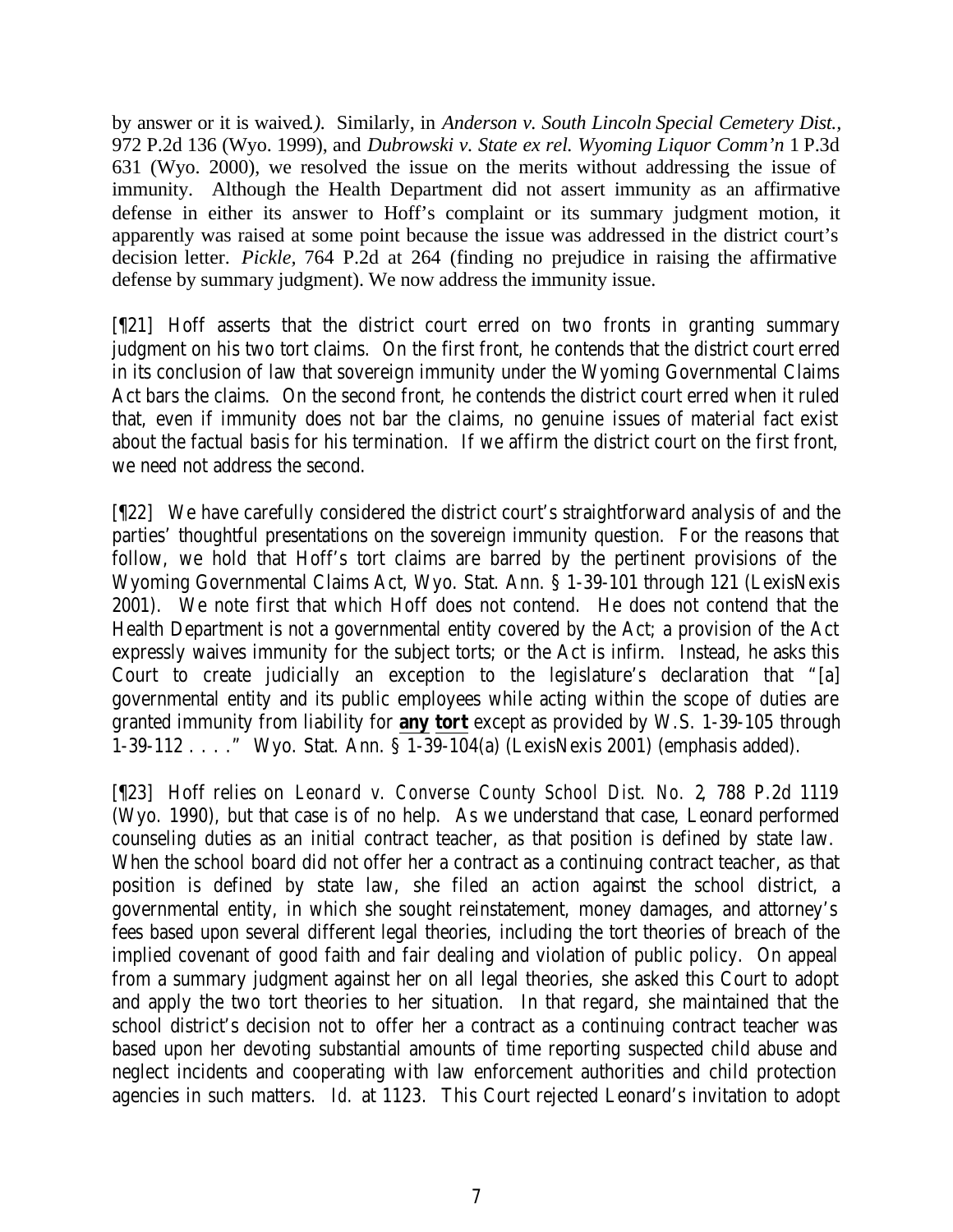and apply these two tort theories in the initial contract teacher context. *Id*. at 1122. This Court reasoned:

> The adoption of these theories would alter the tenure status of initial contract teachers defined in Wyo. Stat. § 21-7-109 (1977) . . . . The power to modify that status belongs to the legislature.

## *Id.*

[¶24] Leonard had also sought relief under federal law, namely, 42 U.S.C. § 1983 (1982), alleging that her termination was based upon the constitutionally impermissible grounds of her marital status, her residency, her personal life, and her reporting of incest cases to government agencies. *Id.* at 1123. This Court upheld summary judgment on the § 1983 theory because Leonard's summary judgment materials were "merely speculative and conclusory." *Id.*

[¶25] Neither Leonard nor the school district raised governmental immunity, and this Court did not discuss it. More importantly, nothing this Court said in *Leonard* suggests, let alone stands for the proposition, that a governmental entity's termination of a public employee in breach of the implied good faith covenant or public policy implicates that employee's constitutional rights. Hoff's contention to the contrary is not well-founded.

[¶26] Hoff also seeks support for his position in *VanLente v. University of Wyoming Research Corp.,* 975 P.2d 594 (Wyo. 1999), but it, too, is of no help. Although the employer's name suggests otherwise, VanLente's employer was a private, not governmental, entity; and VanLente was a private employee. An at-will employee, VanLente was terminated from his employment when his employer implemented a reduction-in-force because of budgetary constraints. *Id*. at 596. After VanLente's efforts at recourse failed before a federal agency and a federal court, he sought relief in state court, asserting both tort and contract claims for breach of the implied good faith covenant. Id. at 596-97. The district court granted the employer's motion for summary judgment, and this Court affirmed. *Id.* at 598-99. Importantly for our purposes here, VanLente "specifically disavowed" a public policy tort claim. *Id*. at 597. Obviously, *VanLente* is inapposite.

[¶27] The Claims Act creates statutory exceptions to sovereign immunity. Wyo. Stat. Ann. § 1-39-104(a) (LexisNexis 2001) provides:

> (a) A governmental entity and its public employees while acting within the scope of duties are granted immunity from liability for any tort except as provided by W.S. 1-39-105 through 1-39-112 and limited by W.S. 1-39-121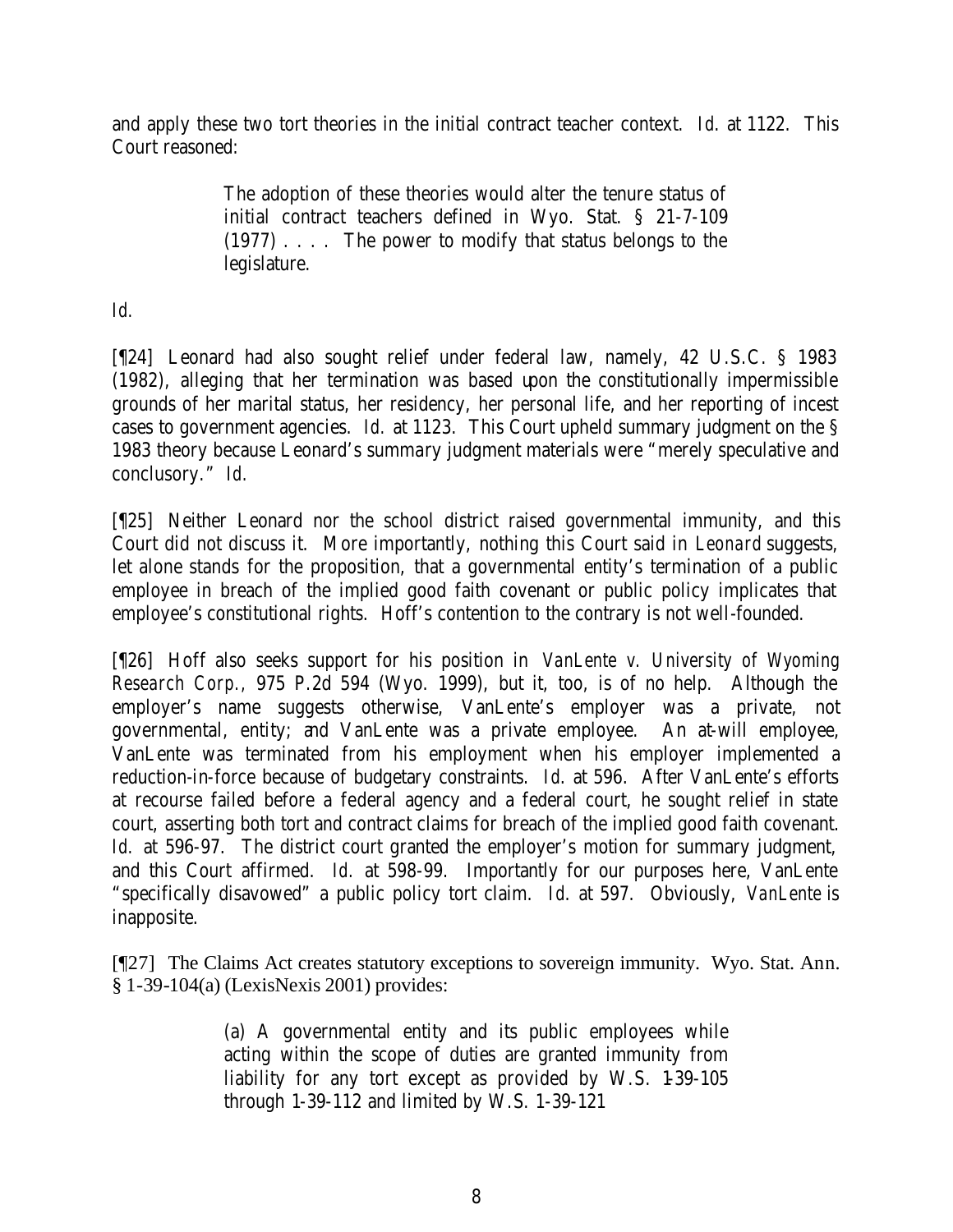Under the Act, the Health Department is a governmental entity. Wyo. Stat. Ann. § 1-39-103 (LexisNexis 2001). Accordingly, sovereign immunity bars recovery unless the tort is one of those enumerated exceptions in the Act or the board members acted outside the scope of their duties. *Veile v. Board of County Comm'rs of Washakie County,* 860 P.2d 1174, 1177 (Wyo. 1993)*.* A tort claim not specifically authorized under the Act is barred. *Id.* (citing *Worden v. Village Homes*, 821 P.2d 1291, 1295 (Wyo. 1991)). The enumerated exceptions to sovereign immunity permit actions premised on negligent operation of certain governmental vehicles, § 1-39-105; negligent operation or maintenance of certain governmental facilities, § 1-39- 106; negligent operation of airports, § 1-39-107; negligent operation of public utilities and services, § 1-39-108; negligent operation of public hospitals, § 1-39-109; negligent performance of health care providers employed by governmental entities, § 1-39-110; and tortious acts of peace officers, § 1-39-112.

[¶28] The torts of retaliatory termination in violation of public policy and breach of the implied good faith covenant are not specifically enumerated in the Act. Insofar as Hoff has alleged that the Health Department terminated his employment in violation of public policy, it is arguable whether he has alleged that the Board members were acting beyond the scope of their duties; however, he does not argue the point. Because he has limited his argument to whether torts arising from a public employment relationship are barred under the Act, we too limit our review to that point.

[¶29] Of relevance is Wyo. Stat. Ann. § 1-39-119 (LexisNexis 2001), which states:

The provisions of this act shall not affect any provision of law, regulation or agreement governing employer-employee relationships.

We have previously interpreted this language and held that it "does not serve to except claims which have their genesis in tort even though they arise out of an employment relationship. Instead this section indicates that the provisions of the statute are supplementary to others that may be provided by law, regulation or other agreement relating to employer-employee relationships. If the tort action is brought, and it does arise out of the employment relationship, we conclude that the claims procedure of this statute must be followed." *Bd. of Trustees of Univ. of Wyoming v. Bell*, 662 P.2d 410, 414-15 (Wyo. 1983). We extended *Bell's* holding to contract claims in *Allen v. Lucero,* 925 P.2d 228, 230 (Wyo. 1996).

[¶30] Hoff contends that certain language in § 1-39-104(a), following the declaration of immunity from liability for any tort except those expressly enumerated in sections 105 through 112, is sufficiently broad that it can be interpreted to waive immunity for purposes of the implied covenant tort arising from an employment relationship to which a governmental entity is a party. In pertinent part that statutory language reads "[a]ny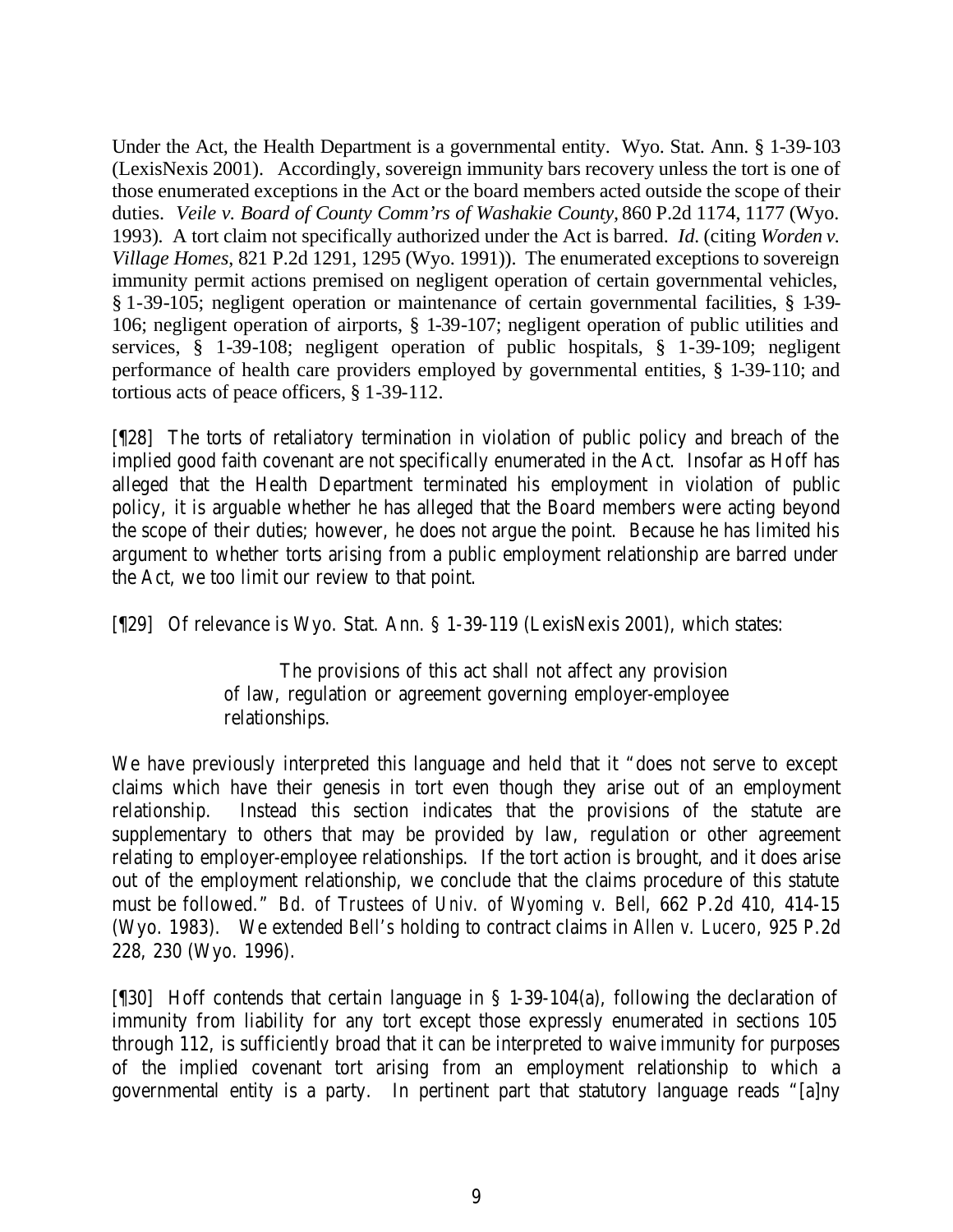immunity in actions based on a contract entered into by a governmental entity is waived except to the extent provided by the contract  $\dots$  . . . Wyo. Stat. Ann. § 1-39-104(a) (LexisNexis 2001). Conceding that the implied covenant action is treated as a tort action in Wyoming, Hoff observes it is based on an employment contract. *Wilder,* 868 P.2d at 220- 21. The Health Department counters that Hoff provides no support for his conclusion that this statutory language does not bar the implied covenant tort action. Inexplicably, neither party invokes this Court's well-known and frequently applied rules of statutory interpretation. *See, e.g., Jones v. State of Wyoming Dep't of Health*, 2001 WY 28, ¶¶12- 15, 18 P.3d 1189, ¶¶12-15 (Wyo. 2001). Be that as it may, this Court is not persuaded by Hoff's abbreviated and perfunctory argument. For one thing, the subject language relied on by Hoff was added in 1980. 1980 Wyo. Sess. Laws ch. 46, § 1. At that time, this Court had not recognized the implied covenant tort; indeed, it did not until 1994 in *Wilder*, 868 P.2d at 220. This Court presumes "that the legislature enacts legislation with full knowledge of existing law and with reference to other statutes and decisions of the courts. Such legislation should, therefore, be construed in a way that creates a consistency and harmony within the existing law." *Capwell v. State,* 686 P.2d 1148, 1152 (Wyo. 1984). Because the implied covenant tort did not exist in Wyoming in 1980, and the legislature is presumed to have known that, we can only conclude that when the legislature added the subject language in 1980, it did not have in mind the implied covenant tort as an action "based on a contract." For another thing, the legislature has used plain language in subsection 104(a) to deal with tort actions in the first sentence and contract actions in the next. Those are commonly understood terms, each having distinct elements and remedies. Although the employment relationship is based on contract and provides the setting within which the parties interact with each other, it is that interaction which truly forms the basis of the tort claim on which the employee seeks a remedy. It is more accurate to say that the tort claim arises from the employment contract setting, but it is based on alleged tortious conduct, not on the contract.

[¶31] We also note one more consideration. At the time the legislature enacted the Act in 1979, neither of the subject torts had been recognized in the private employment relationship context. *Allen* in 1985 and *Griess* in 1989 recognized the public policy tort in limited circumstances. *Wilder* in 1994 recognized the implied covenant tort if certain requirements were satisfied. The legislature has not moved to add these torts to the list of statutorily enumerated exceptions to immunity. It is not as if the legislature is unaware of these kinds of employment-related tort claims. Although neither the district court nor the parties directed our attention to it, from our own research we know that the legislature has enacted the State Government Fraud Reduction Act, effective July 1, 1996, but not after July 1, 2002. Wyo. Stat. Ann. § 9-11-101 through 104 (LexisNexis 2001). This Act expressly authorizes a state employee, as defined in the Act, to bring a civil action and pursue a limited recovery if he or she has been discharged, disciplined, or retaliated against by a state employer, as defined in the Act, because of (1) reporting fraud, waste, or gross management in a state government office; (2) reporting a violation of a state or federal law, regulation, code, or rule; (3) reporting a condition or practice that would put at risk the